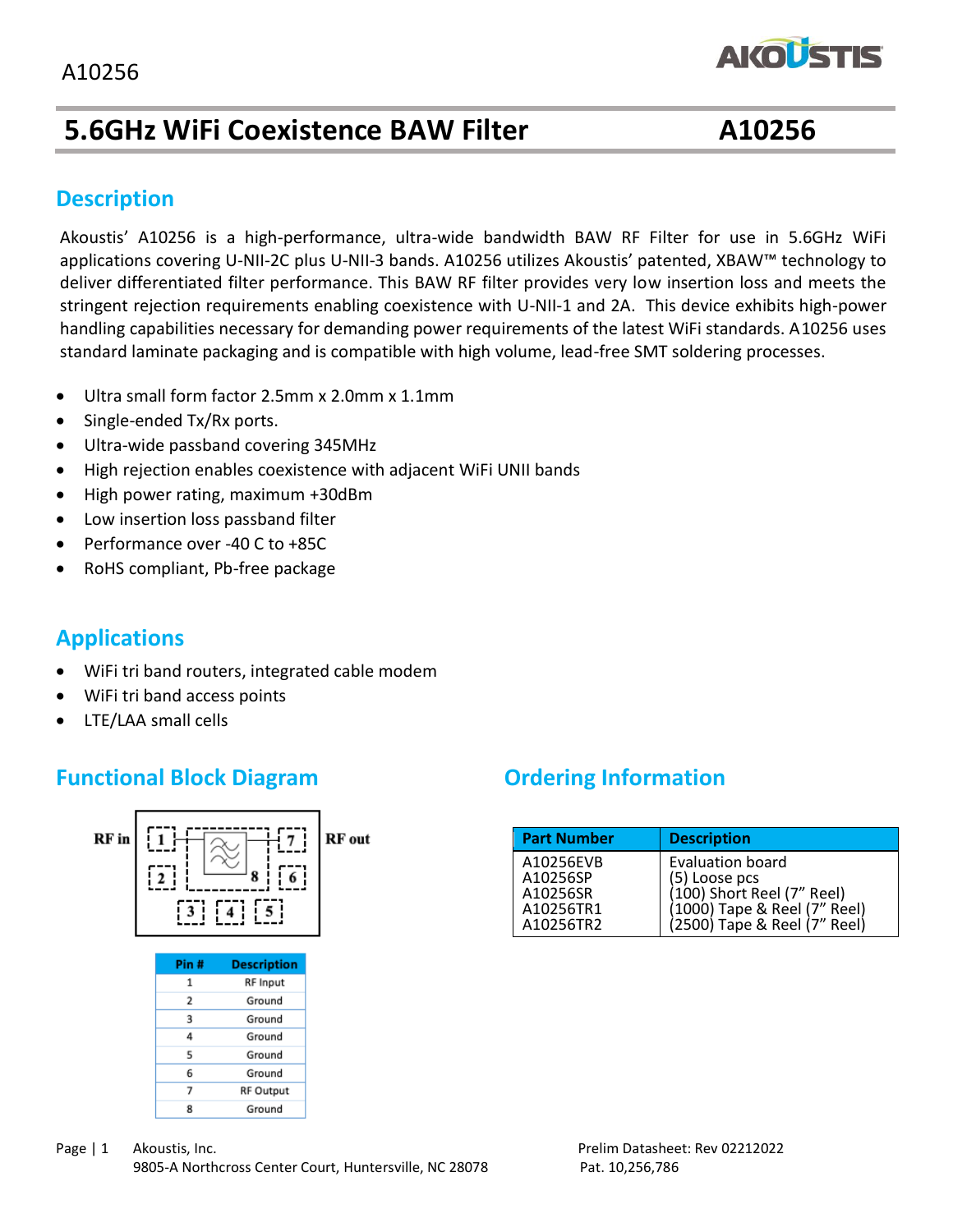

#### **Absolute Maximum Ratings**

| <b>Parameter</b>           |                                                        | <b>Rating</b>                   |
|----------------------------|--------------------------------------------------------|---------------------------------|
| <b>Storage Temperature</b> |                                                        | -40 to 125 $\mathrm{^{\circ}C}$ |
| <b>Input Power</b>         | Signal: 802.11ax MCS10, 80 MHz, PAR 11dB<br>Temp: 85°C | $+31$ dBm                       |

A combination of AMR conditions may result in damage to the device.

# **Operating Parameters (Temp = -40°C to +85°C unless otherwise noted)**

| <b>Parameter</b>           | <b>Conditions</b>                            | <b>Units</b> | Min. | Typ.               | Max. |
|----------------------------|----------------------------------------------|--------------|------|--------------------|------|
| Pass bandwidth             |                                              | <b>MHz</b>   | 5490 | 5665               | 5835 |
| <b>Insertion Loss</b>      | $5490 - 5835$ MHz                            | dB           |      | 1.6 <sup>(1)</sup> | 2.3  |
| <b>Amplitude Variation</b> | 5490 - 5835 MHz (80MHz<br><b>BW Channel)</b> | dB           |      | 1.0                | 1.2  |
|                            | $30 - 2100$ MHz                              | dB           | 45   | 47                 |      |
|                            | $2400 - 2500$ MHz                            | dB           | 38   | 40                 |      |
|                            | 3300 - 5000 MHz                              | dB           | 10   | 11                 |      |
| <b>Attenuation</b>         | $5170 - 5330$ MHz                            | dB           | 50   | 52                 |      |
|                            | 5950 - 10000 MHz                             | dB           | 22   | 24                 |      |
|                            | 10000 - 12000 MHz                            | dB           | 40   | 41                 |      |
| <b>Return Loss</b>         | $5490 - 5835$ MHz                            |              | 10   | $17^{(1)}$         |      |
| <b>Load Impedance</b>      |                                              | Ω            |      | 50                 |      |
| <b>Power Handling</b>      | 802.11ax MCS10, 80 MHz,<br>PAR 11dB          | dBm          |      |                    | 30   |
| 2 <sup>nd</sup> Harmonic   | Po=28dBm $(25^{\circ}C)$                     | dBm/MHz      |      | $-50$              |      |
| 3 <sup>rd</sup> Harmonic   | Po=28dBm $(25^{\circ}C)$                     | dBm/MHz      |      | $-92$              |      |

Note:

1. Averaged over specified frequency at room temperature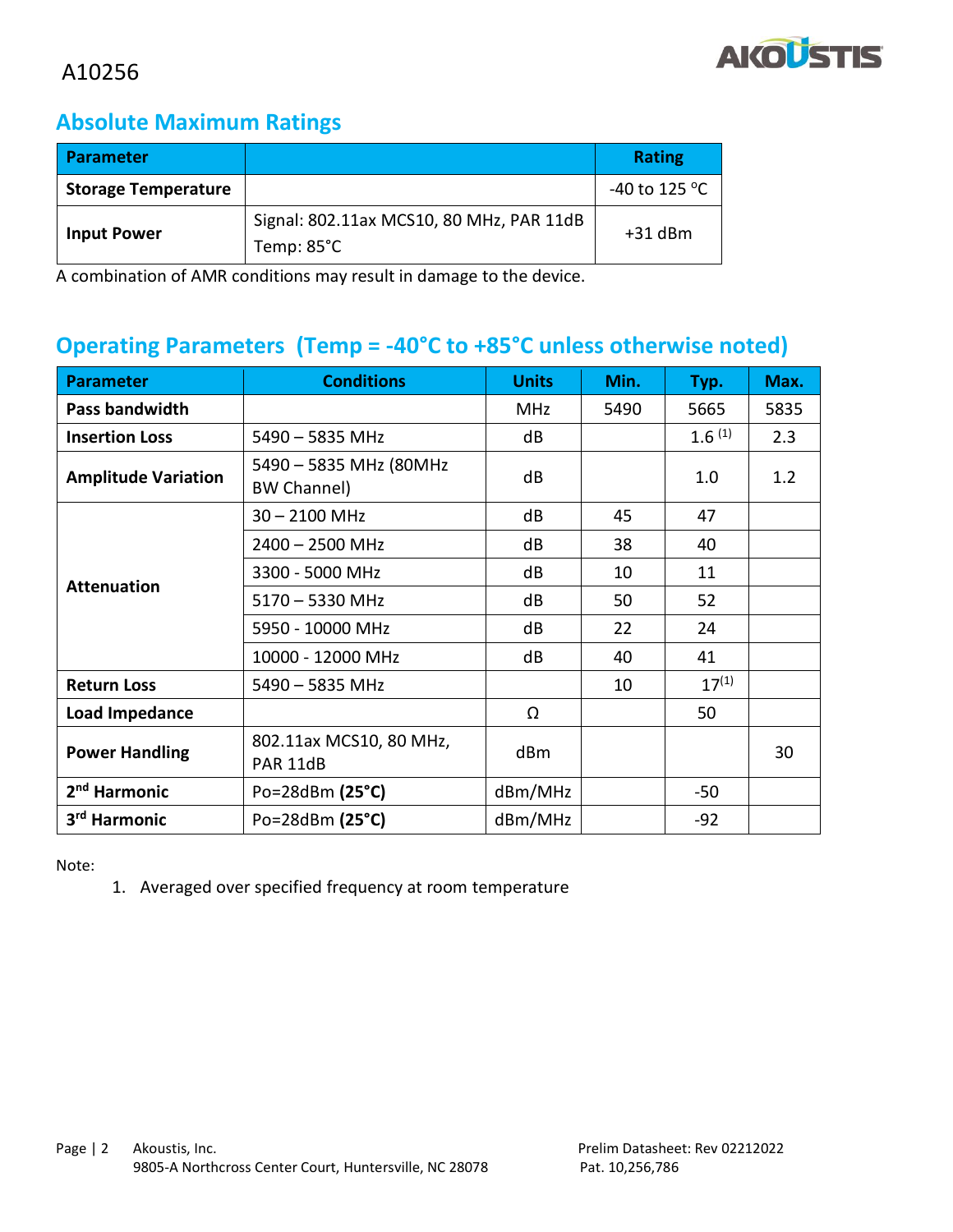

## **EVB Schematic & Layout**



Note:

- 1) Center ground pad vias 6mil diameter
- 2) RF ground vias 10mil diameter

#### **Bill of Materials**

| <b>Reference Des.</b> | <b>Value</b> | <b>Description</b>           | <b>Manufacturer</b> | <b>Part Number</b> |
|-----------------------|--------------|------------------------------|---------------------|--------------------|
| <b>PCB</b>            | N/A          | 3 layer                      | Multiple            |                    |
| U1                    | N/A          | 5.6GHz Wi-Fi Filter          | Akoustis            | A10256             |
| L1                    | 1.1nH        | Chip inductor, 0201, ±0.05nH | Murata              | LQP03HQ1N1B02D     |
| L <sub>2</sub>        | 0.3nH        | Chip inductor, 0201, ±0.05nH | Murata              | LQP03TG0N3B02D     |
| L3                    | 0.8nH        | Chip inductor, 0201, ±0.05nH | Murata              | LQP03HQ0N8B02D     |
| L4                    | 1.6nH        | Chip inductor, 0201, ±0.05nH | Murata              | LQP03HQ1N6B02D     |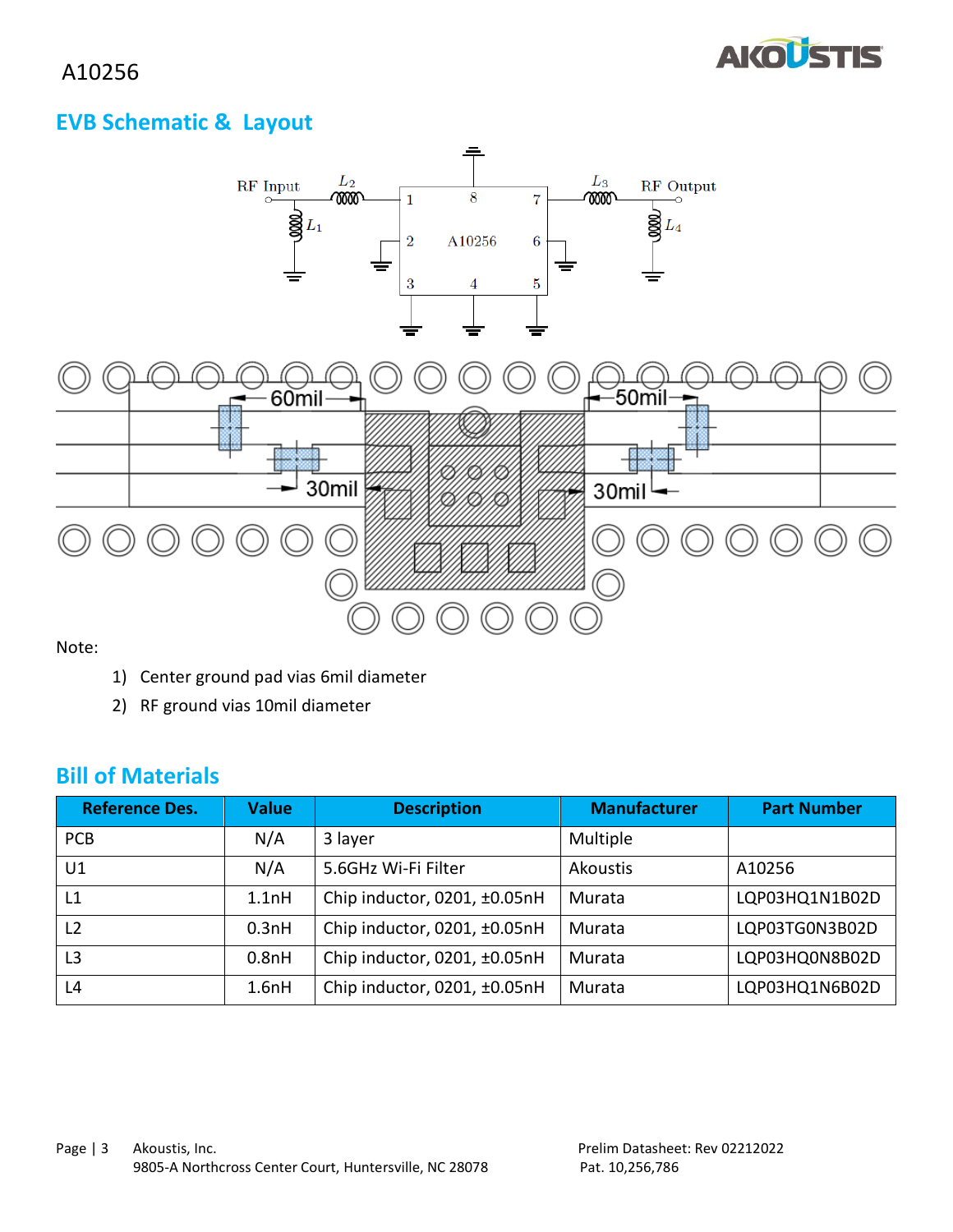

#### **Performance Plots**

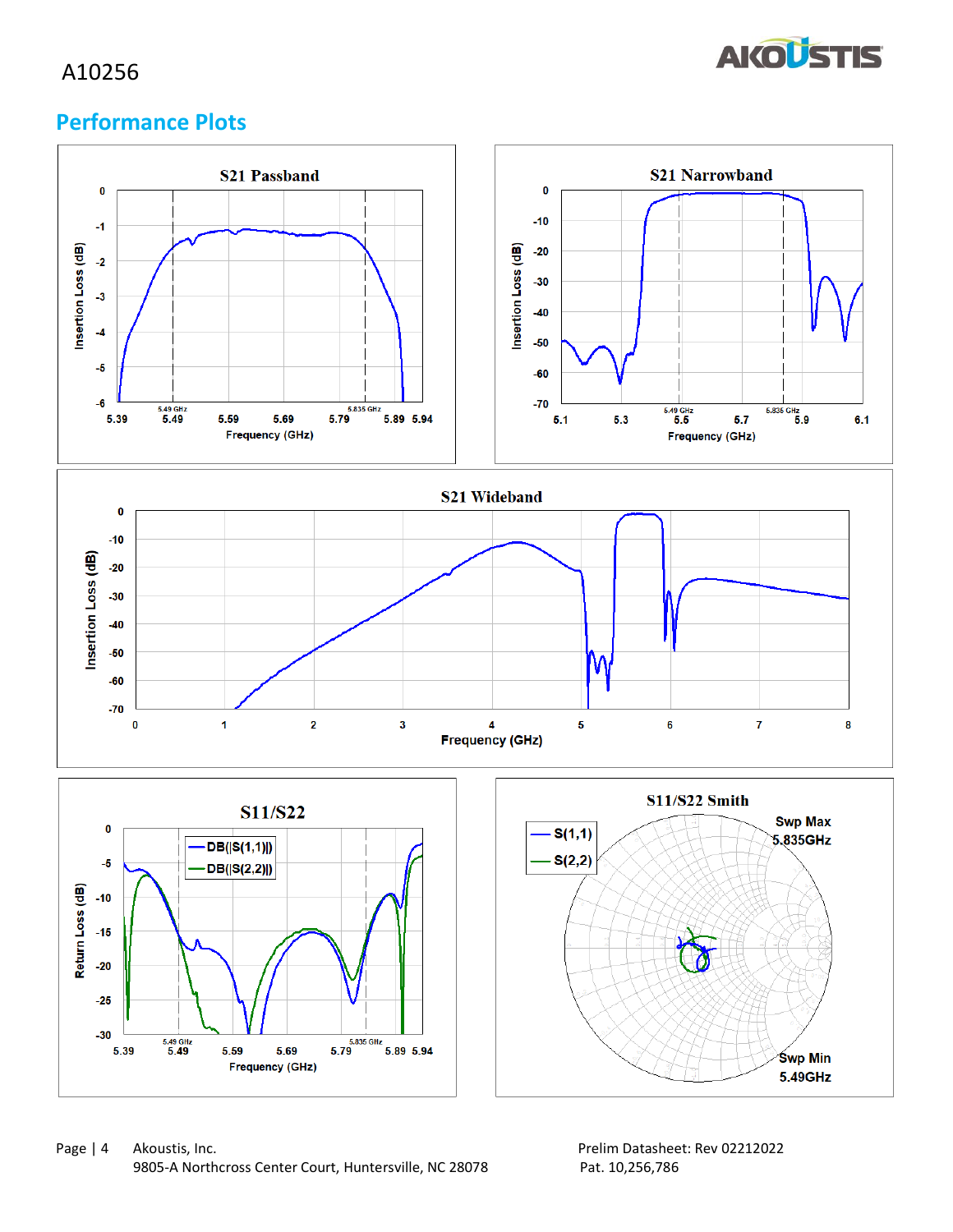



### **Package Drawing & Pin Description**

- Notes:<br>- All Units are in mm unless otherwise stated<br>- General Tolerance:<br>Linear X.XXX = ±0.050mm<br>X.XX = ±0.10mm
	- -







DETAIL A<br>PAD<br>SX THIS ROTATION<br>3X THIS ROTATION<br>4X ROTATED 90'<br>PIN 1 CHAMFER 0.150 X 45'

NOTES:

1. Terminal Finish: Electroless Ni/Electroless Pd/Immersion Au



- -
	-



Page | 5 Akoustis, Inc. 2022 2022 12:03:04 Prelim Datasheet: Rev 02212022 9805-A Northcross Center Court, Huntersville, NC 28078 Pat. 10,256,786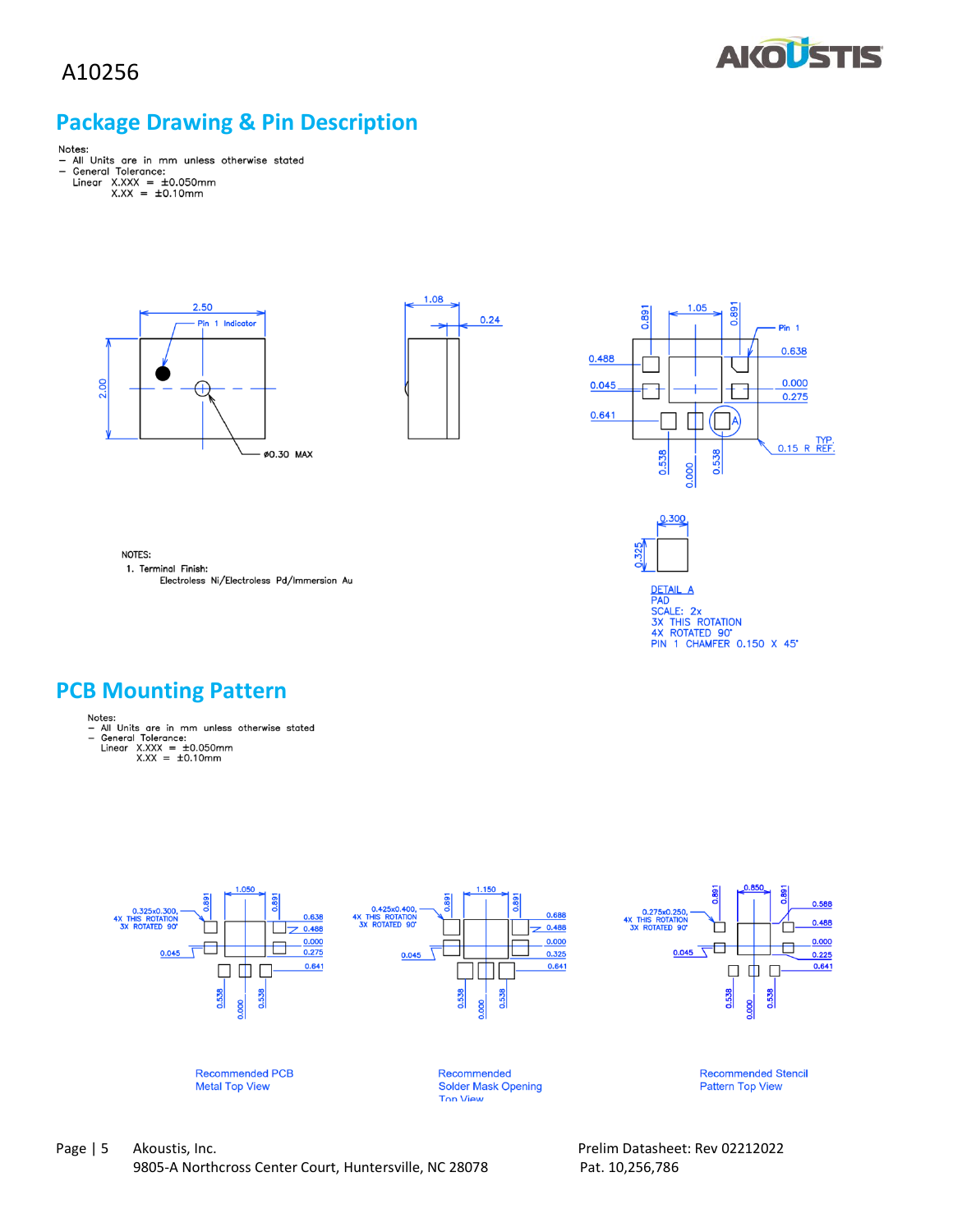

# **Typical Part Marking**



## **Reel Dimensions**



| <b>Reel Dimensiones</b> |                        |                  |                 |                        |                   |                       |
|-------------------------|------------------------|------------------|-----------------|------------------------|-------------------|-----------------------|
|                         | Reel Size   Tape Width | А                | в               | C                      | D                 | W1 *measured at hub   |
|                         | 8 <sub>mm</sub>        | 180 +0/-2.0 mm   | $2.0$ mm +/-0.5 | $13.0 + 0.5 / -0$ mm   | $60.0 +/- 2.0$ mm | $8.40 + 1.5 / -0$ mm  |
| 7 Inch                  | $12 \, \mathrm{mm}$    | 180 +0/-2.0 mm   | $2.0$ mm +/-0.5 | $13.0 + 0.5 / -0$ mm   | $60.0 +/- 2.0$ mm | $12.40 + 2.0 / -0$ mm |
|                         | 16 mm                  | 180 +0/-2.0 mm   | $2.0$ mm +/-0.5 | $13.0 + 0.5 / -0$ mm   | $60.0 +/- 2.0$ mm | $16.40 + 2.0 / -0$ mm |
|                         | 8 <sub>mm</sub>        | $330 +/- 2.0$ mm | $2.0$ mm +/-0.5 | $13.0 + 0.5 / -0.2$ mm | $102 +/- 2.0$ mm  | $8.8 + 2.0 / -0$ mm   |
| 13 Inch                 | 12 mm                  | $330+/- 2.0$ mm  | $2.0$ mm +/-0.5 | $13.0 + 0.5 / -0.2$ mm | $102 +/- 2.0$ mm  | $12.8 + 2.0 / -0$ mm  |
|                         | 16 mm                  | $330 +/- 2.0$ mm | $2.0$ mm +/-0.5 | $13.0 + 0.5 / -0.2$ mm | $102 +/- 2.0$ mm  | $16.8 + 2.0 / -0$ mm  |

Note: 7 Inch Reel Only Has One Opening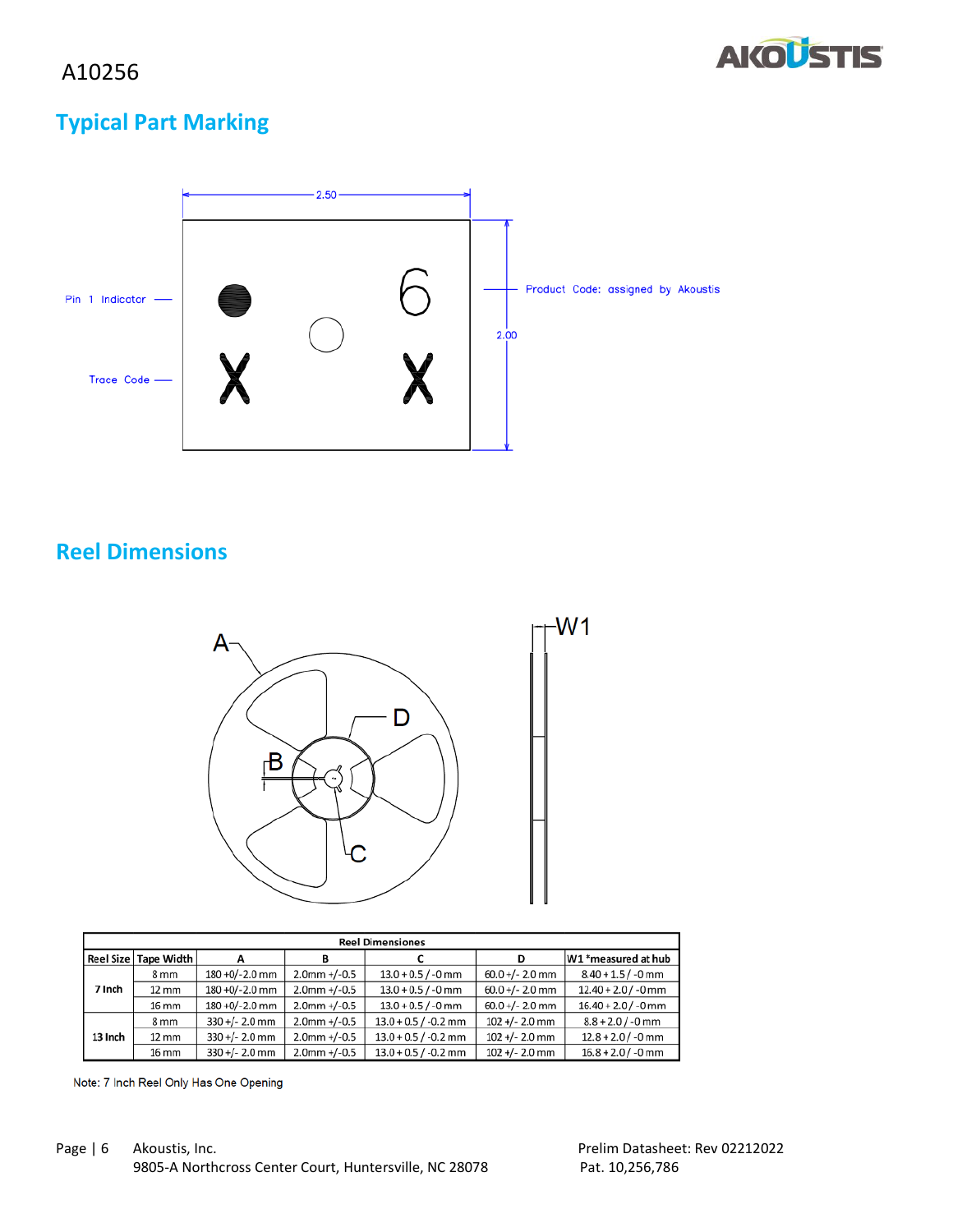

#### **Tape Dimension**

 $A_0 = 2.25$ <br>Bo = 2.70  $K_0 = 1.20$ 



#### **Recommended Solder Profile**

| Parameter |  |
|-----------|--|
|           |  |

Max Ramp Up Rate<br>Soak Temp Time Ts(min) - Ts (max)<br>Max Soak Time Ts<br>Liquidous Temp T<sub>L</sub><br>Max Time Above T<sub>L</sub><br>Max Time at Peak T<sub>P</sub><br>Max Ramp A Peak T<sub>P</sub><br>Max Ramp Down Rate

Eutectic Sn/Pb 6 Deg C/Second<br>135 - 155 Deg C<br>2 minutes<br>183 Deg C<br>150 Seconds

225 Deg C<br>30 Seconds<br>10 Deg C/Second

France C/Second<br>6 Deg C/Second<br>3 minutes<br>220 Deg C<br>260 Deg C<br>30 Seconds<br>30 Seconds<br>10 Deg C/Second

Pb Free



Page | 7 Akoustis, Inc. 2022 Contract the Contract of Prelim Datasheet: Rev 02212022 9805-A Northcross Center Court, Huntersville, NC 28078 Pat. 10,256,786